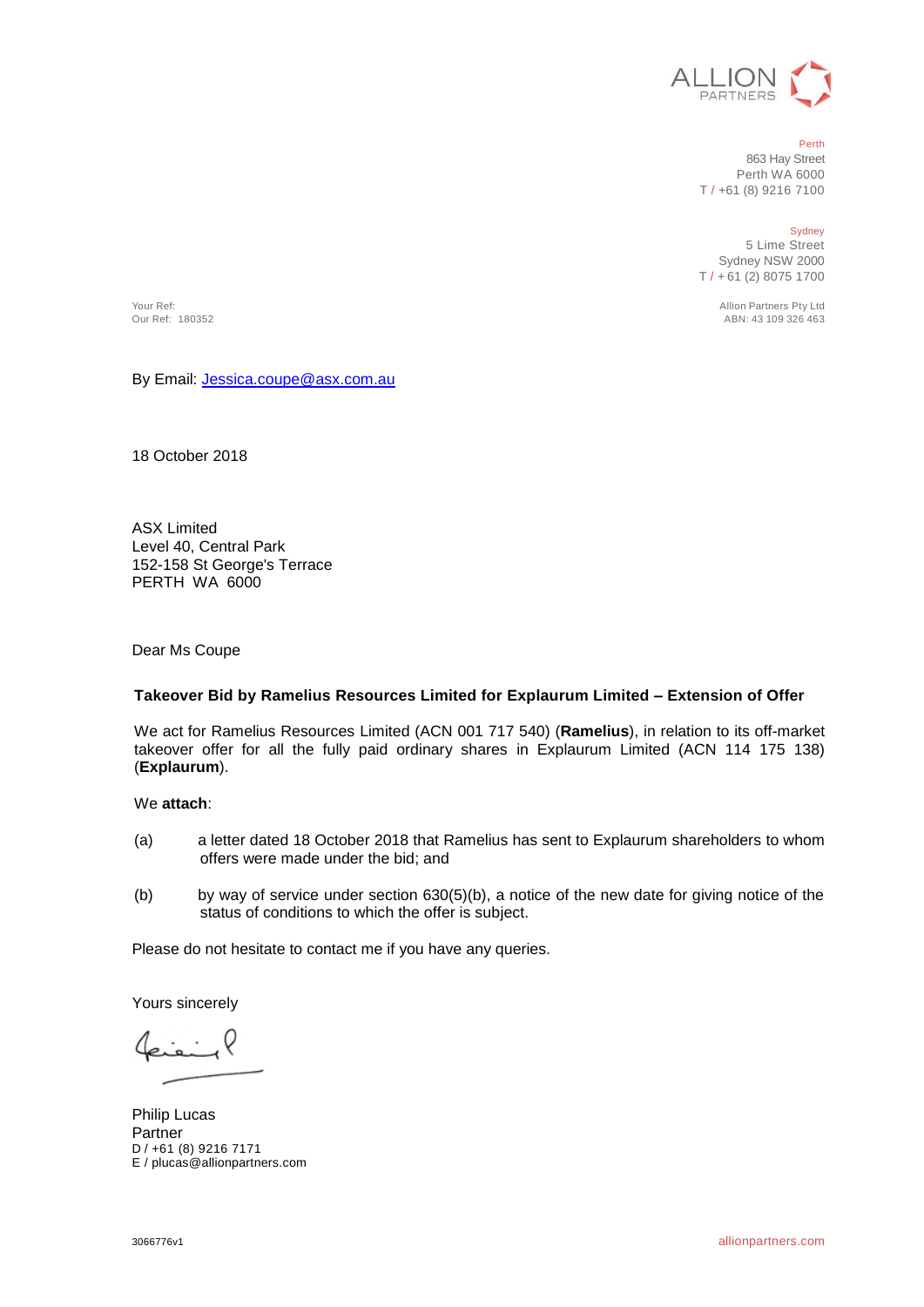# **Ramelius Resources Limited**

ACN: 001 717 540

Ramelius Resources Limited PO Box 6070 East Perth WA 6892 Level 1, 130 Royal Street, East Perth WA 6004 Tel: (08) 9202 1127



18 October 2018

Dear Explaurum shareholders,

## Update on takeover offer by Ramelius Resources Limited for Explaurum Limited

I am pleased to report that the Ramelius Resources Limited (ACN 001 717 540) (Ramelius) offer for your Explaurum Limited (ACN 114 175 138) (Explaurum) shares (Offer) has been extended by approximately one (1) month to close at 5.00pm (WST) on 23 November 2018 to give Explaurum shareholders who have not yet accepted the Offer the opportunity to do so.

## **TO ACCEPT**

If you have not yet accepted our Offer, I encourage you to complete and return your acceptance form immediately.

Please find enclosed with this letter, a formal notice of variation of the Offer to extend the Offer period to 5pm (WST) on 23 November 2018 which is provided to each person to whom an offer was made under Ramelius' bidder's statement dated 10 September 2018 (as supplemented) and each holder of Explaurum shares shown on the Explaurum share register as at 16 October 2018, pursuant to section 650D of the Corporations Act 2001 (Cth) and ASIC Class Order [13/251].

If you have any questions, please call Ramelius on 1800 237 687 (within Australia) or +61 1800 237 687 (from outside of Australia).

#### WE ENCOURAGE ALL EXPLAURUM SHAREHOLDERS TO ACCEPT THE OFFER IMMEDIATELY.

Yours sincerely

Mark Zeptner **Managing Director** Ramelius Resources Limited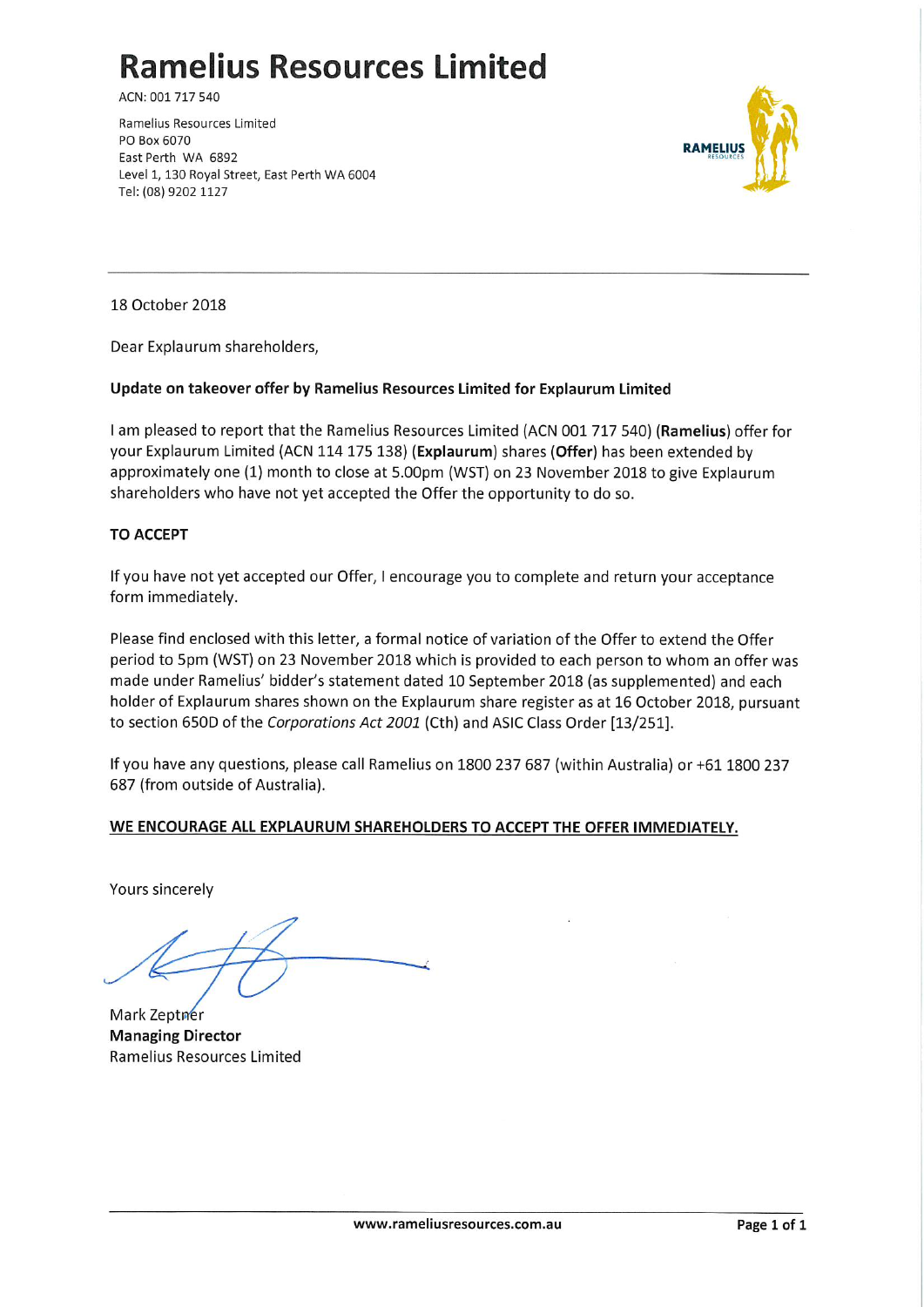## **RAMELIUS RESOURCES LIMITED**

## **ACN 001 717 540**

#### **Notice under section 650D(1)** *Corporations Act 2001* **(Cth)**

#### **Variation of offer – extension of offer period**

**To** Australian Securities and Investments Commission (**ASIC**);

Explaurum Limited (ACN 114 175 138) (**Explaurum**);

ASX Limited (**ASX**); and

In accordance with ASIC Class Order [13/521], to those persons shown as holders of Explaurum Shares in the register of members of Explaurum as at 16 October 2018, and to each person to whom an Offer was made pursuant to the Bidder's Statement dated 10 September 2018 (as supplemented) (**Bidder's Statement**) by Ramelius Resources Limited (ACN 001 717 540) (**Ramelius**).

Unless the context requires otherwise, defined terms in the Bidder's Statement issued by Ramelius have the same meaning in this notice.

#### **1. EXTENSION OF OFFER PERIOD**

Ramelius gives notice under section 650D(1) of the *Corporations Act 2001* (Cth) (**Corporations Act**) that pursuant to section 650C of the Corporations Act:

- (a) it varies the Offer by extending the offer period so that the Offer will remain open for acceptance until 5:00pm (WST) on 23 November 2018, unless further extended or withdrawn in accordance with the Corporations Act;
- (b) remains subject to defeating conditions; and
- (c) accordingly, the Offer is varied by:
	- (i) replacing "5.00pm (WST) on 25 October 2018" with "5.00pm (WST) on 23 November 2018" on the first two pages and in the sections 2, 3 and 12.2 of the Bidder's Statement; and
	- (ii) replacing "5.00pm (WST) on 25 October 2018 with "5.00pm (WST) on 23 November 2018" in each place in which it appears on the Acceptance Form.

#### **2. LODGEMENT WITH ASIC**

A copy of this notice was lodged with ASIC on 18 October 2018. ASIC takes no responsibility for the contents of this notice.

**Date**: 18 October 2018

This notice has been approved by a unanimous resolution passed by all the directors of Ramelius under section 650D(3A) of the Corporations Act, as modified by ASIC Class Order [CO 13/521].